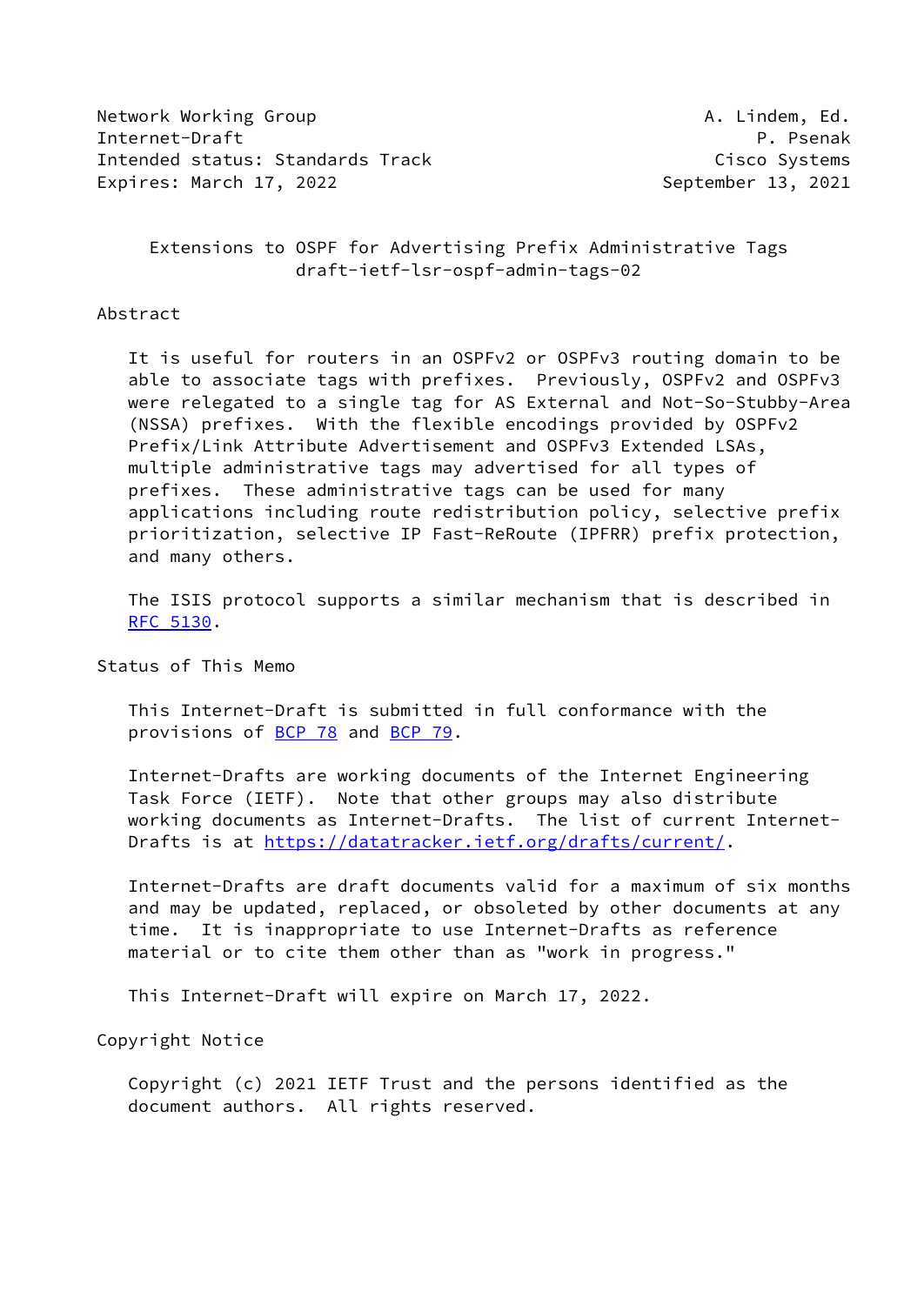<span id="page-1-1"></span>Internet-Draft **OSPF** Administrative Tags September 2021

This document is subject to [BCP 78](https://datatracker.ietf.org/doc/pdf/bcp78) and the IETF Trust's Legal Provisions Relating to IETF Documents

 [\(https://trustee.ietf.org/license-info](https://trustee.ietf.org/license-info)) in effect on the date of publication of this document. Please review these documents carefully, as they describe your rights and restrictions with respect to this document. Code Components extracted from this document must include Simplified BSD License text as described in Section 4.e of the Trust Legal Provisions and are provided without warranty as described in the Simplified BSD License.

## Table of Contents

|                                               | $\overline{2}$ |
|-----------------------------------------------|----------------|
|                                               | $\overline{3}$ |
| 32-Bit Administrative Tag Sub-TLV             | $\overline{3}$ |
| Administrative Tag Applicability<br>3.        | $\overline{4}$ |
|                                               | $\overline{5}$ |
| $4.1$ . Equal-Cost Multipath Applicability    | $\overline{5}$ |
|                                               | $\overline{5}$ |
| 6.                                            | 6              |
|                                               | 6              |
| 8.                                            | 6              |
| 8.1. Normative References                     | 6              |
| 8.2. Informative References                   | $\mathbf{Z}$   |
| Appendix A. 64-Bit Administrative Tag Sub-TLV | 8              |
| Appendix B. Link Administrative Tags          | 8              |
| Authors' Addresses                            | 9              |
|                                               |                |

# <span id="page-1-0"></span>[1](#page-1-0). Introduction

It is useful for routers in an OSPFv2 [[RFC2328](https://datatracker.ietf.org/doc/pdf/rfc2328)] or OSPFv3 [[RFC5340](https://datatracker.ietf.org/doc/pdf/rfc5340)] routing domain to be able to associate tags with prefixes. Previously, OSPFv3 and OSPFv3 were relegated to a single tag for AS External and Not-So-Stubby-Area (NSSA) prefixes. With the flexible encodings provided by OSPFv2 Prefix/Link Attribute Advertisement ([\[RFC7684](https://datatracker.ietf.org/doc/pdf/rfc7684)]) and OSPFv3 Extended LSA ([\[RFC8362](https://datatracker.ietf.org/doc/pdf/rfc8362)]), multiple administrative tags may be advertised for all types of prefixes. These administrative tags can be used many applications including (but not limited to):

 1. Controlling which routes are redistributed into other protocols for readvertisement.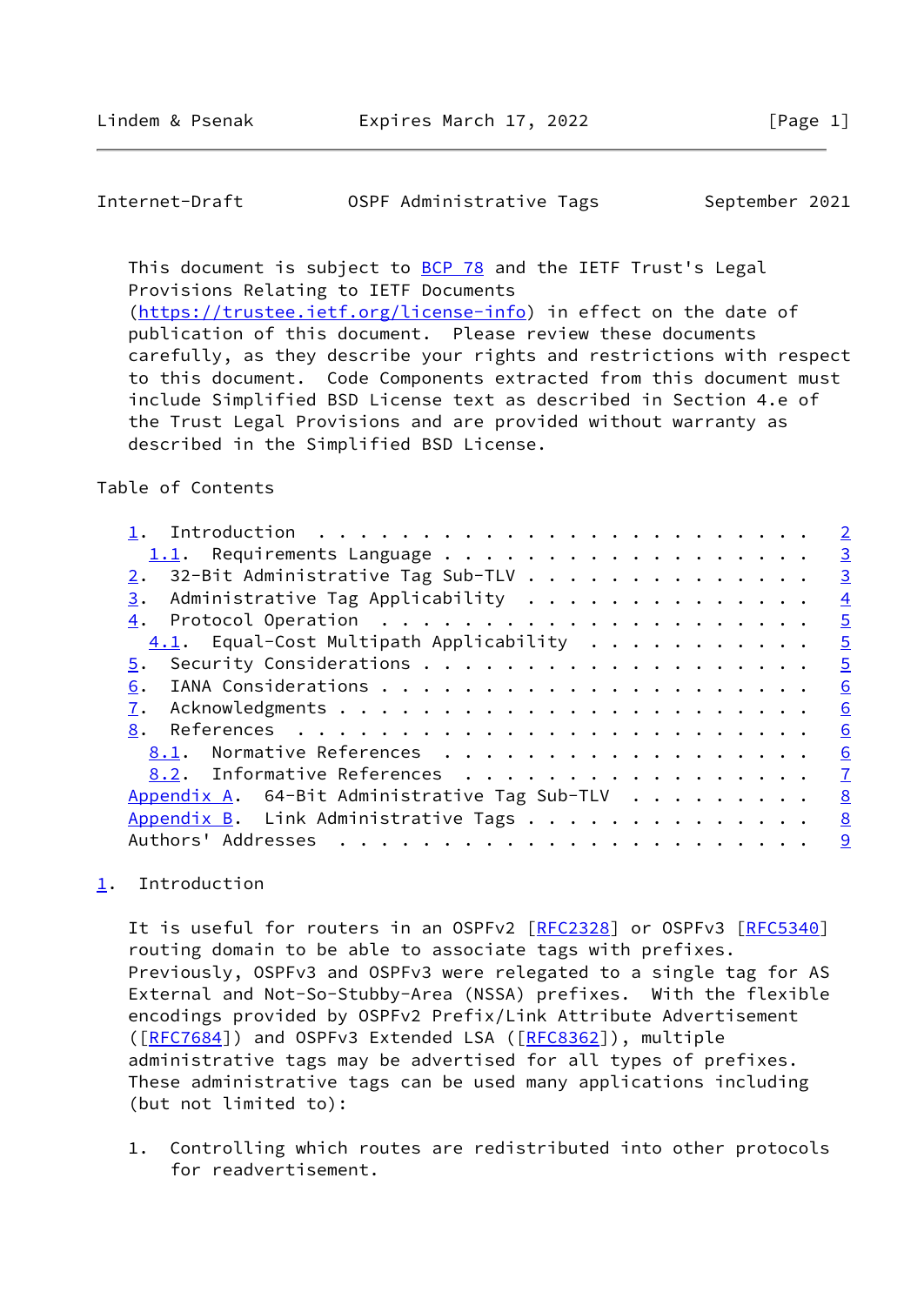- 2. Prioritizing selected prefixes for faster convergence and installation in the forwarding plane.
- 3. Identifying selected prefixes for Loop-Free Alternative (LFA) protection.

| Lindem & Psenak | Expires March 17, 2022 | [Page 2] |
|-----------------|------------------------|----------|
|                 |                        |          |

<span id="page-2-1"></span>Internet-Draft **OSPF Administrative Tags** September 2021

 Throughout this document, OSPF is used when the text applies to both OSPFv2 and OSPFv3. OSPFv2 or OSPFv3 is used when the text is specific to one version of the OSPF protocol.

 The ISIS protocol supports a similar mechanism that is described in [RFC 5130](https://datatracker.ietf.org/doc/pdf/rfc5130) [\[RFC5130](https://datatracker.ietf.org/doc/pdf/rfc5130)].

<span id="page-2-0"></span>[1.1](#page-2-0). Requirements Language

 The key words "MUST", "MUST NOT", "REQUIRED", "SHALL", "SHALL NOT", "SHOULD", "SHOULD NOT", "RECOMMENDED", "NOT RECOMMENDED", "MAY", and "OPTIONAL" in this document are to be interpreted as described in [BCP](https://datatracker.ietf.org/doc/pdf/bcp14) [14](https://datatracker.ietf.org/doc/pdf/bcp14) [[RFC2119\]](https://datatracker.ietf.org/doc/pdf/rfc2119) [\[RFC8174](https://datatracker.ietf.org/doc/pdf/rfc8174)] when, and only when, they appear in all capitals, as shown here.

<span id="page-2-2"></span>[2](#page-2-2). 32-Bit Administrative Tag Sub-TLV

 This document creates a new Administrative Tag Sub-TLV for OSPFv2 and OSPFv3. This Sub-TLV specifies one or more 32-bit unsigned integers that may be associated with an OSPF advertised prefix. The precise usage of these tags is beyond the scope of this document.

 The format of this Sub-TLV is the same as the format used by the Traffic Engineering Extensions to OSPF [\[RFC3630](https://datatracker.ietf.org/doc/pdf/rfc3630)]. The LSA payload consists of one or more nested Type/Length/Value (TLV) triplets. The format of each TLV is:

0 1 2 3 0 1 2 3 4 5 6 7 8 9 0 1 2 3 4 5 6 7 8 9 0 1 2 3 4 5 6 7 8 9 0 1 +-+-+-+-+-+-+-+-+-+-+-+-+-+-+-+-+-+-+-+-+-+-+-+-+-+-+-+-+-+-+-+-+ | Type | Length | | +-+-+-+-+-+-+-+-+-+-+-+-+-+-+-+-+-+-+-+-+-+-+-+-+-+-+-+-+-+-+-+-+ | **Value...** | **Value...** | **Value...** | **Value...** | **|**  $\frac{1}{2}$ +-+-+-+-+-+-+-+-+-+-+-+-+-+-+-+-+-+-+-+-+-+-+-+-+-+-+-+-+-+-+-+-+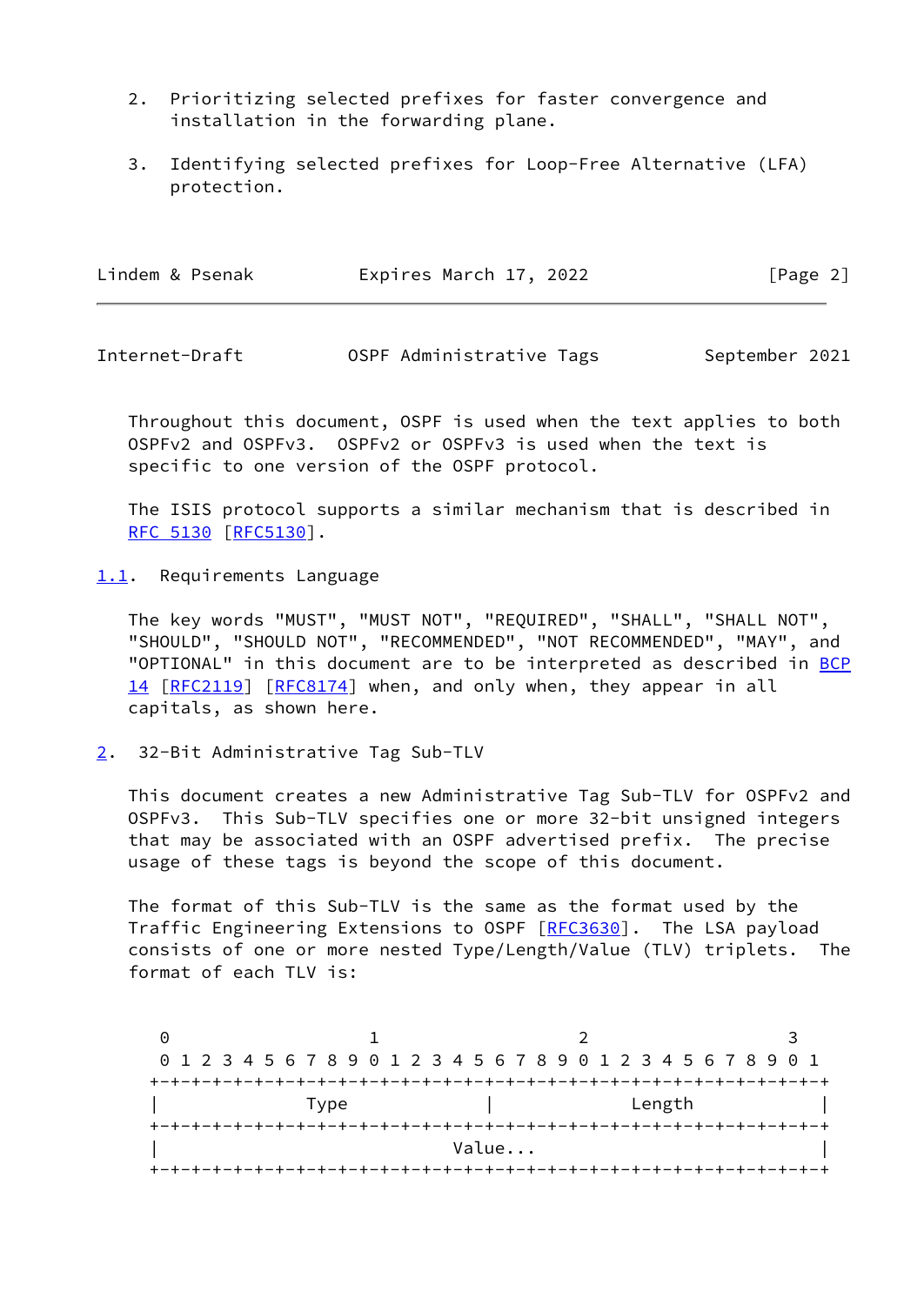### TLV Format

 The Length field defines the length of the value portion in octets (thus a TLV with no value portion would have a length of 0). The TLV is padded to 4-octet alignment; padding is not included in the length field (so a 3-octet value would have a length of 3, but the total size of the TLV would be 8 octets).

The format of the 32-bit Administrative Tag TLV is as follows:

Lindem & Psenak Fxpires March 17, 2022 [Page 3]

<span id="page-3-0"></span>Internet-Draft **OSPF** Administrative Tags September 2021

| 0 1 2 3 4 5 6 7 8 9 0 1 2 3 4 5 6 7 8 9 0 1 2 3 4 5 6 7 8 9 0 1 |                                 |                                 |        |  |
|-----------------------------------------------------------------|---------------------------------|---------------------------------|--------|--|
|                                                                 |                                 |                                 |        |  |
| Type                                                            |                                 |                                 | Length |  |
|                                                                 |                                 |                                 |        |  |
|                                                                 | First 32-bit Administrative Tag |                                 |        |  |
|                                                                 |                                 |                                 |        |  |
|                                                                 |                                 |                                 |        |  |
|                                                                 |                                 |                                 |        |  |
|                                                                 |                                 |                                 |        |  |
|                                                                 |                                 |                                 |        |  |
|                                                                 | Last 32-bit Administrative Tag  |                                 |        |  |
|                                                                 |                                 | +-+-+-+-+-+-+-+-+-+-+-+-+-+-+-+ |        |  |

- Type A 16-bit field set to TBD. The value MAY be different depending upon the IANA registry from which it is allocated.
- Length A 16-bit field that indicates the length of the value portion in octets and will be a multiple of 4 octets dependent on the number of administrative tags advertised. If the sub-TLV is specified, at least one administrative tag must be advertised.
- Value A variable length list of one or more administrative tags.

32-bit Administrative Tag Sub-TLV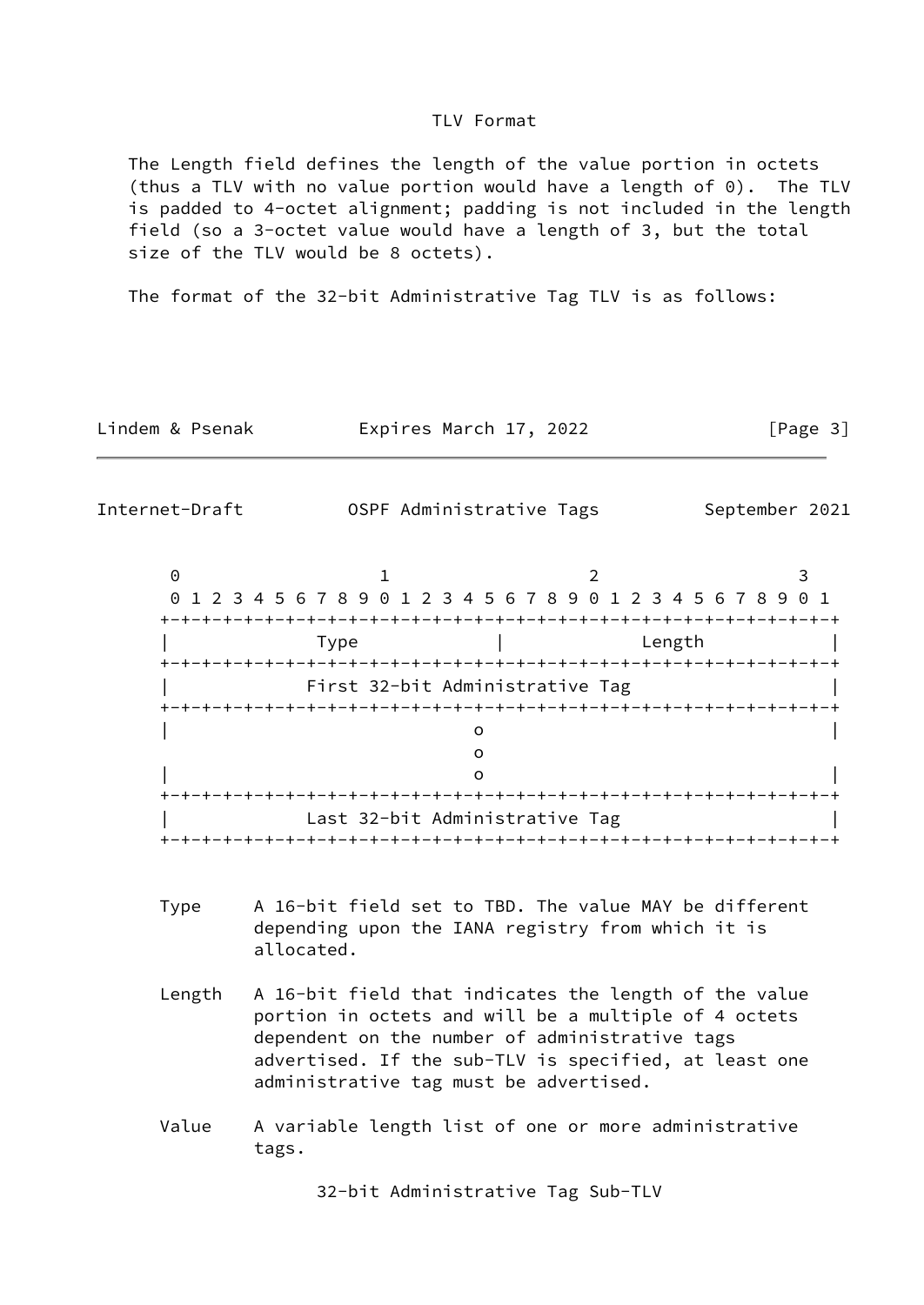This sub-TLV will carry one or more 32-bit unsigned integer values that will be used as administrative tags.

<span id="page-4-0"></span>[3](#page-4-0). Administrative Tag Applicability

 The administrative tag TLV specified herein will be valid as a sub- TLV of the following TLVs specified in [\[RFC7684](https://datatracker.ietf.org/doc/pdf/rfc7684)]:

1. Extended Prefix TLV advertised in the OSPFv2 Extended Prefix LSA

 The administrative tag TLV specified herein will be valid as a sub- TLV of the following TLVs specified in [\[RFC8362](https://datatracker.ietf.org/doc/pdf/rfc8362)]:

- 1. Inter-Area-Prefix TLV advertised in the E-Inter-Area-Prefix-LSA
- 2. Intra-Area-Prefix TLV advertised in the E-Link-LSA and the E- Intra-Area-Prefix-LSA

| Lindem & Psenak | Expires March 17, 2022 | [Page 4] |
|-----------------|------------------------|----------|
|                 |                        |          |

<span id="page-4-2"></span>Internet-Draft **OSPF** Administrative Tags September 2021

- 3. External-Prefix TLV advertised in the E-AS-External-LSA and the E-NSSA-LSA
- <span id="page-4-1"></span>[4](#page-4-1). Protocol Operation

 An OSPF router supporting this specification MUST propagate administrative tags when acting as an Area Border Router and originating summary advertisements into other areas. Similarly, an OSPF router supporting this specification and acting as an ABR for a Not-So-Stubby Area (NSSA) MUST propagate tags when translating NSSA routes to AS External advertisements [\[RFC3101](https://datatracker.ietf.org/doc/pdf/rfc3101)]. The number of tags supported MAY limit the number of tags that are propagated. When propagating multiple tags, the order of the the tags must be preserved.

 For configured area ranges, NSSA ranges, and configurated summarization of redistributed routes, tags from component routes SHOULD NOT be propagated to the summary. Implementations SHOULD provide a mechanism to configure tags for area ranges, NSSA ranges, and redistributed route summaries.

An OSPF router supporting this specification MUST be able to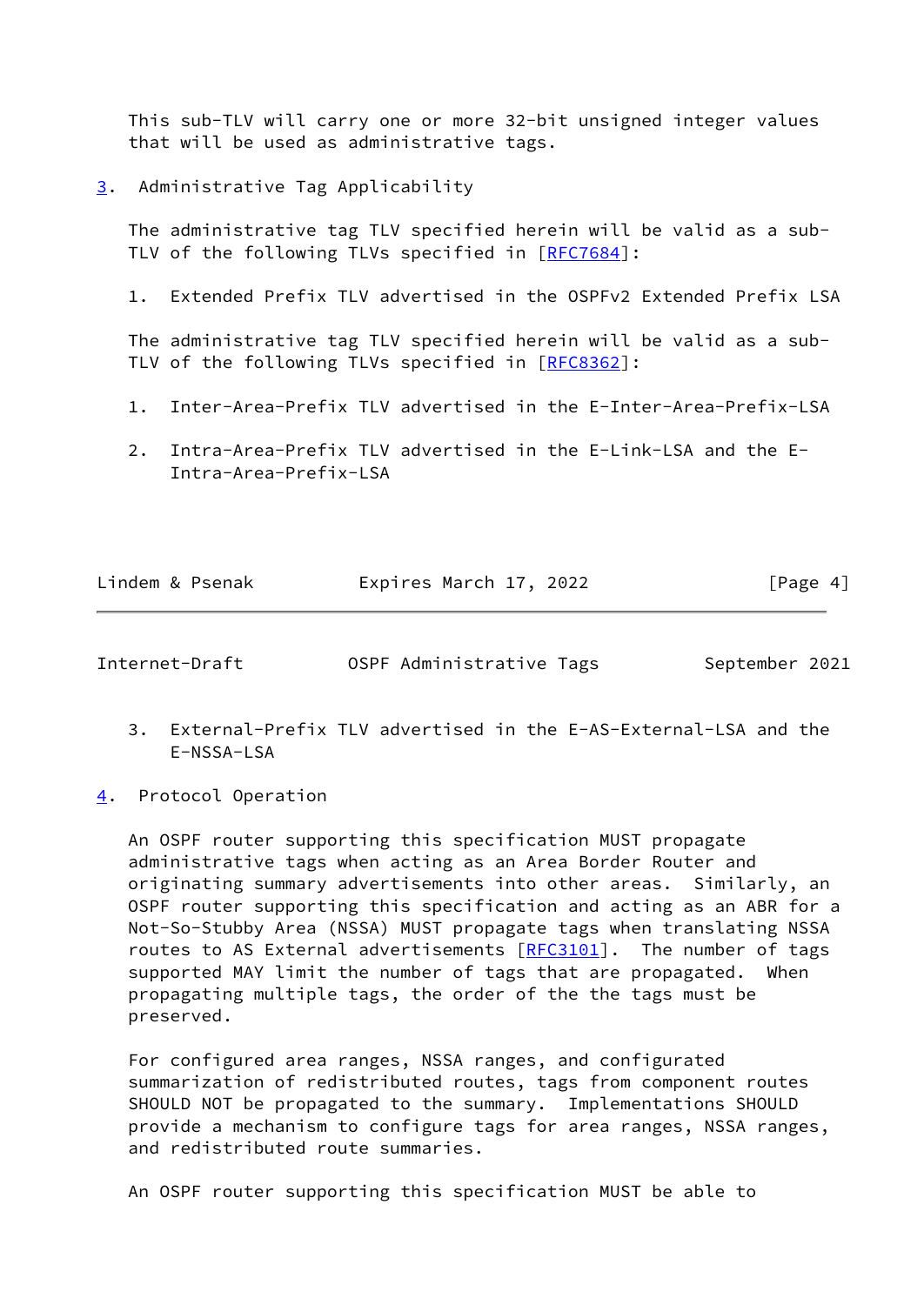advertise and interpret one 32-bit tag for prefixes. An OSPF router supporting this specification MAY be able to advertise and propagate multiple 32-bit tags. The maximum tags that an implementation supports is a local matter depending upon supported applications using the prefix or link tags.

When a single tag is advertised for AS External or NSSA LSA prefix. the existing tag in OSPFv2 and OSPFv3 AS-External-LSA and NSSA-LSA encodings SHOULD be utilized. This will facilitate backward compatibilty with implementations that do not support this specification.

## <span id="page-5-0"></span>[4.1](#page-5-0). Equal-Cost Multipath Applicability

 When multiple LSAs contribute to an OSPF route, it is possible that these LSAs will all have different tags. In this situation, the OSPF router MUST associate the tags from one of the LSAs contributing a path and, if the implementation supports multiple tags, MAY associate tags for multiple contributing LSAs up to the maximum number of tags supported.

<span id="page-5-1"></span>[5](#page-5-1). Security Considerations

 This document describes a generic mechanism for advertising administrative tags for OSPF prefixes. The administrative tags are generally less critical than the topology information currently

| Lindem & Psenak | Expires March 17, 2022 | [Page 5] |  |
|-----------------|------------------------|----------|--|
|                 |                        |          |  |

<span id="page-5-3"></span>Internet-Draft **OSPF Administrative Tags** September 2021

 advertised by the base OSPF protocol. The security considerations for the generic mechanism are dependent on their application. One such application is to control leaking of OSPF routes to other protocols (e.g., BGP [\[RFC4271](https://datatracker.ietf.org/doc/pdf/rfc4271)]). If an attacker were able to modify the admin tags associated with OSPF routes and they were be used for this application, such routes could be prevented from being advertised in routing domains where they are required (subtle denial or service) or they could be advertised into routing domains where they shouldn't be advertised (routing vulnerability). Security considerations for the base OSPF protocol are covered in [\[RFC2328](https://datatracker.ietf.org/doc/pdf/rfc2328)] and  $[REC5340]$ .

<span id="page-5-2"></span>[6](#page-5-2). IANA Considerations

The following values should be allocated from the OSPF Extended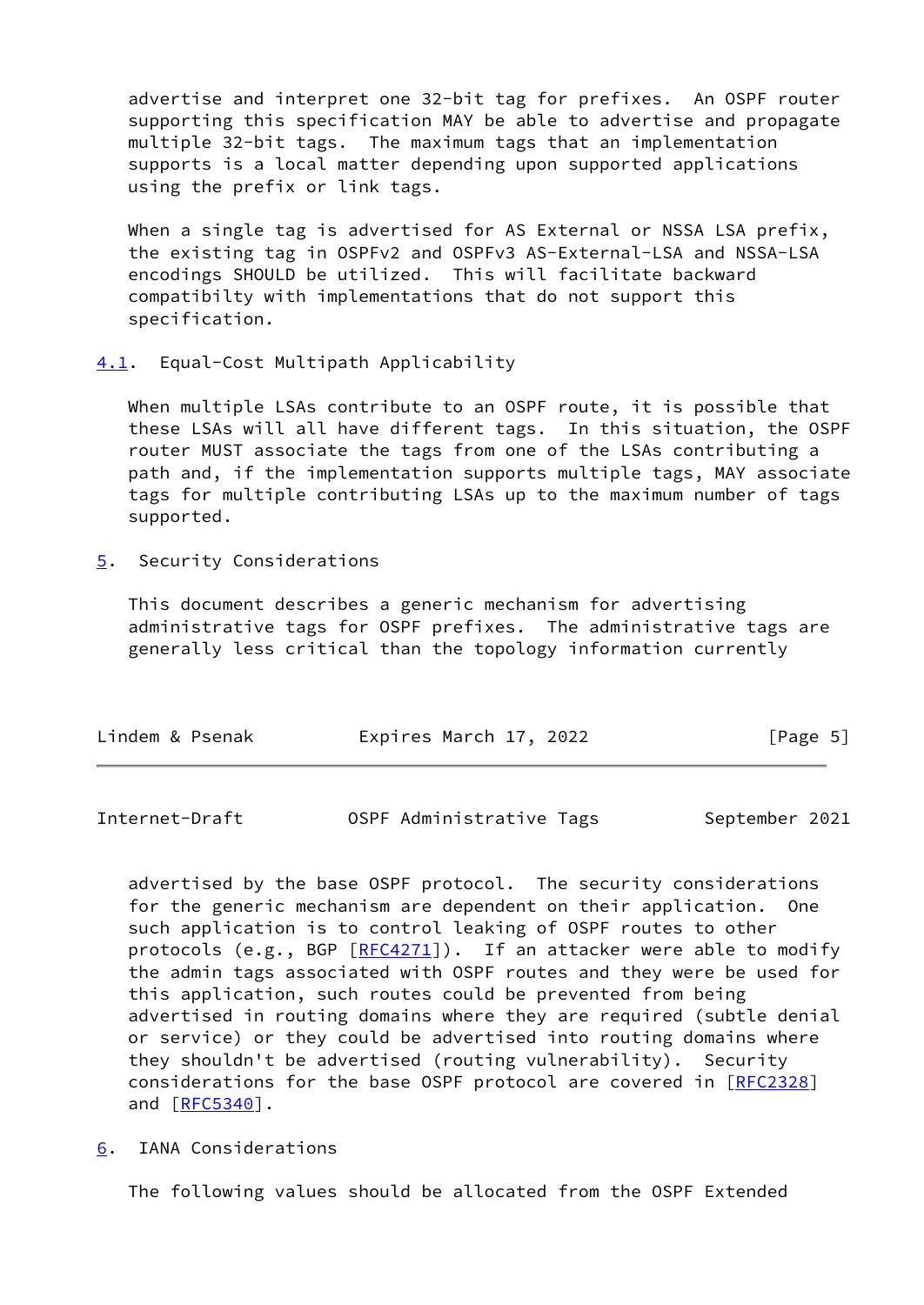Prefix TLV Sub-TLV Registry [\[RFC7684](https://datatracker.ietf.org/doc/pdf/rfc7684)]:

o TBD - 32-bit Administrative Tag TLV

 The following values should be allocated from the OSPFv3 Extended-LSA Sub-TLV Registry [\[RFC8362](https://datatracker.ietf.org/doc/pdf/rfc8362)]:

- o TBD 32-bit Administrative Tag TLV
- <span id="page-6-0"></span>[7](#page-6-0). Acknowledgments

The authors of [RFC 5130](https://datatracker.ietf.org/doc/pdf/rfc5130) are acknowledged since this document draws upon both the ISIS specification and deployment experience.

Thanks to Donnie Savage for his comments and questions.

The RFC text was produced using Marshall Rose's xml2rfc tool.

<span id="page-6-1"></span>[8](#page-6-1). References

<span id="page-6-2"></span>[8.1](#page-6-2). Normative References

- [RFC2119] Bradner, S., "Key words for use in RFCs to Indicate Requirement Levels", [BCP 14](https://datatracker.ietf.org/doc/pdf/bcp14), [RFC 2119](https://datatracker.ietf.org/doc/pdf/rfc2119), DOI 10.17487/RFC2119, March 1997, <[https://www.rfc-editor.org/info/rfc2119>](https://www.rfc-editor.org/info/rfc2119).
- [RFC2328] Moy, J., "OSPF Version 2", STD 54, [RFC 2328](https://datatracker.ietf.org/doc/pdf/rfc2328), DOI 10.17487/RFC2328, April 1998, <[https://www.rfc-editor.org/info/rfc2328>](https://www.rfc-editor.org/info/rfc2328).

| Lindem & Psenak | Expires March 17, 2022 |  | [Page 6] |  |
|-----------------|------------------------|--|----------|--|
|-----------------|------------------------|--|----------|--|

<span id="page-6-3"></span>Internet-Draft OSPF Administrative Tags September 2021

- [RFC3630] Katz, D., Kompella, K., and D. Yeung, "Traffic Engineering (TE) Extensions to OSPF Version 2", [RFC 3630,](https://datatracker.ietf.org/doc/pdf/rfc3630) DOI 10.17487/RFC3630, September 2003, <[https://www.rfc-editor.org/info/rfc3630>](https://www.rfc-editor.org/info/rfc3630).
- [RFC5340] Coltun, R., Ferguson, D., Moy, J., and A. Lindem, "OSPF for IPv6", [RFC 5340](https://datatracker.ietf.org/doc/pdf/rfc5340), DOI 10.17487/RFC5340, July 2008, <[https://www.rfc-editor.org/info/rfc5340>](https://www.rfc-editor.org/info/rfc5340).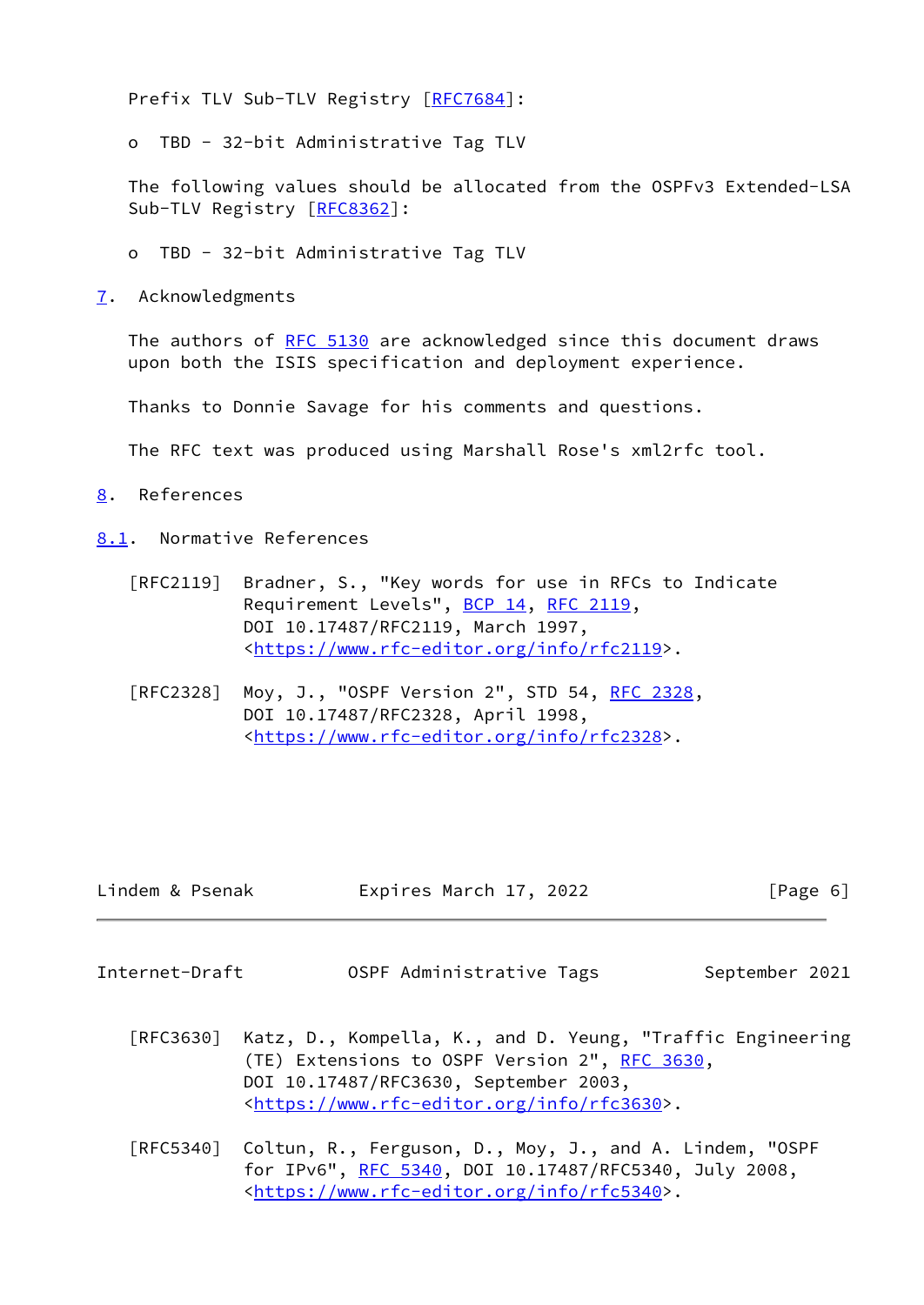- [RFC7684] Psenak, P., Gredler, H., Shakir, R., Henderickx, W., Tantsura, J., and A. Lindem, "OSPFv2 Prefix/Link Attribute Advertisement", [RFC 7684,](https://datatracker.ietf.org/doc/pdf/rfc7684) DOI 10.17487/RFC7684, November 2015, [<https://www.rfc-editor.org/info/rfc7684](https://www.rfc-editor.org/info/rfc7684)>.
- [RFC8174] Leiba, B., "Ambiguity of Uppercase vs Lowercase in [RFC](https://datatracker.ietf.org/doc/pdf/rfc2119) [2119](https://datatracker.ietf.org/doc/pdf/rfc2119) Key Words", [BCP 14](https://datatracker.ietf.org/doc/pdf/bcp14), [RFC 8174,](https://datatracker.ietf.org/doc/pdf/rfc8174) DOI 10.17487/RFC8174, May 2017, [<https://www.rfc-editor.org/info/rfc8174](https://www.rfc-editor.org/info/rfc8174)>.
- [RFC8362] Lindem, A., Roy, A., Goethals, D., Reddy Vallem, V., and F. Baker, "OSPFv3 Link State Advertisement (LSA) Extensibility", [RFC 8362,](https://datatracker.ietf.org/doc/pdf/rfc8362) DOI 10.17487/RFC8362, April 2018, [<https://www.rfc-editor.org/info/rfc8362](https://www.rfc-editor.org/info/rfc8362)>.

<span id="page-7-0"></span>[8.2](#page-7-0). Informative References

- [RFC3101] Murphy, P., "The OSPF Not-So-Stubby Area (NSSA) Option", [RFC 3101,](https://datatracker.ietf.org/doc/pdf/rfc3101) DOI 10.17487/RFC3101, January 2003, <[https://www.rfc-editor.org/info/rfc3101>](https://www.rfc-editor.org/info/rfc3101).
- [RFC4271] Rekhter, Y., Ed., Li, T., Ed., and S. Hares, Ed., "A Border Gateway Protocol 4 (BGP-4)", [RFC 4271,](https://datatracker.ietf.org/doc/pdf/rfc4271) DOI 10.17487/RFC4271, January 2006, <[https://www.rfc-editor.org/info/rfc4271>](https://www.rfc-editor.org/info/rfc4271).
- [RFC5130] Previdi, S., Shand, M., Ed., and C. Martin, "A Policy Control Mechanism in IS-IS Using Administrative Tags", [RFC 5130,](https://datatracker.ietf.org/doc/pdf/rfc5130) DOI 10.17487/RFC5130, February 2008, <[https://www.rfc-editor.org/info/rfc5130>](https://www.rfc-editor.org/info/rfc5130).
- [RFC8920] Psenak, P., Ed., Ginsberg, L., Henderickx, W., Tantsura, J., and J. Drake, "OSPF Application-Specific Link Attributes", [RFC 8920](https://datatracker.ietf.org/doc/pdf/rfc8920), DOI 10.17487/RFC8920, October 2020, <[https://www.rfc-editor.org/info/rfc8920>](https://www.rfc-editor.org/info/rfc8920).

<span id="page-7-2"></span>

| Lindem & Psenak | Expires March 17, 2022   | $\lceil \text{Page } 7 \rceil$ |
|-----------------|--------------------------|--------------------------------|
|                 |                          |                                |
| Internet-Draft  | OSPF Administrative Tags | September 2021                 |

<span id="page-7-1"></span>[Appendix A.](#page-7-1) 64-Bit Administrative Tag Sub-TLV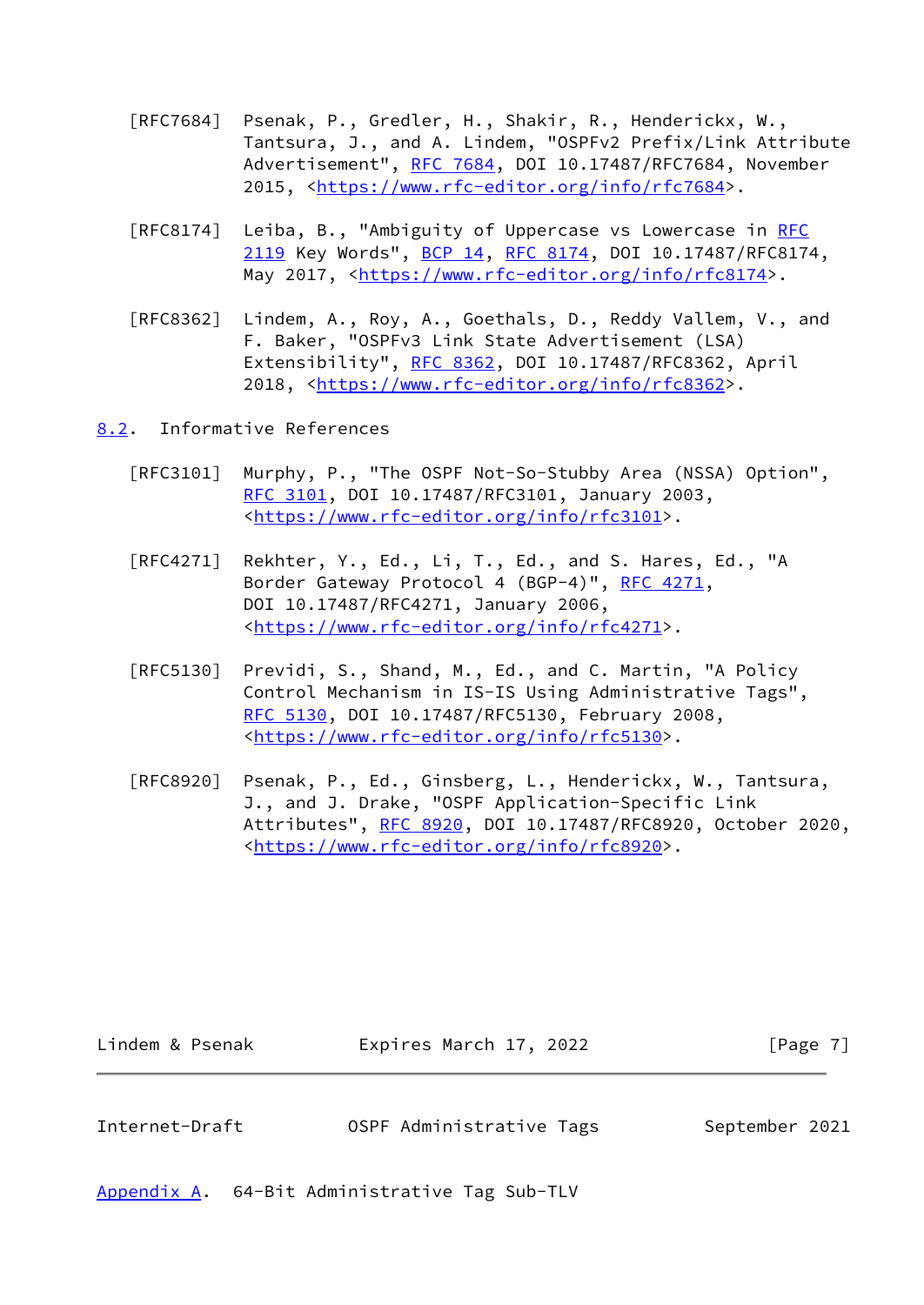The definition of the 64-bit tag was considered but discard given that there is no strong requirement or use case. The specification is included here for information.

 This sub-TLV will carry one or more 64-bit unsigned integer values that will be used as administrative tags.

The format of the 64-bit Administrative Tag TLV is as follows:

0 1 2 3 0 1 2 3 4 5 6 7 8 9 0 1 2 3 4 5 6 7 8 9 0 1 2 3 4 5 6 7 8 9 0 1 +-+-+-+-+-+-+-+-+-+-+-+-+-+-+-+-+-+-+-+-+-+-+-+-+-+-+-+-+-+-+-+-+ | Type | Length | +-+-+-+-+-+-+-+-+-+-+-+-+-+-+-+-+-+-+-+-+-+-+-+-+-+-+-+-+-+-+-+-+ | First 64-bit Administrative Tag | | | +-+-+-+-+-+-+-+-+-+-+-+-+-+-+-+-+-+-+-+-+-+-+-+-+-+-+-+-+-+-+-+-+ | O | of the contract of the contract of the contract of the contract of the contract of the contract of the contract of the contract of the contract of the contract of the contract of the contract of the contract of the contrac | o | +-+-+-+-+-+-+-+-+-+-+-+-+-+-+-+-+-+-+-+-+-+-+-+-+-+-+-+-+-+-+-+-+ Last 64-bit Administrative Tag | | +-+-+-+-+-+-+-+-+-+-+-+-+-+-+-+-+-+-+-+-+-+-+-+-+-+-+-+-+-+-+-+-+

- Type A 16-bit field set to TBD. The value MAY be different depending upon the registry from which it is allocated.
- Length A 16-bit field that indicates the length of the value portion in octets and will be a multiple of 8 octets dependent on the number of administrative tags advertised. If the sub-TLV is specified, at least one administrative tag must be advertised.
- Value A variable length list of one or more 64-bit administrative tags.

64-bit Administrative Tag TLV

<span id="page-8-0"></span>[Appendix B.](#page-8-0) Link Administrative Tags

 The advertisement of administrative tags corresponding to links has been removed from the document. The specification of advertising

Lindem & Psenak Fxpires March 17, 2022 [Page 8]